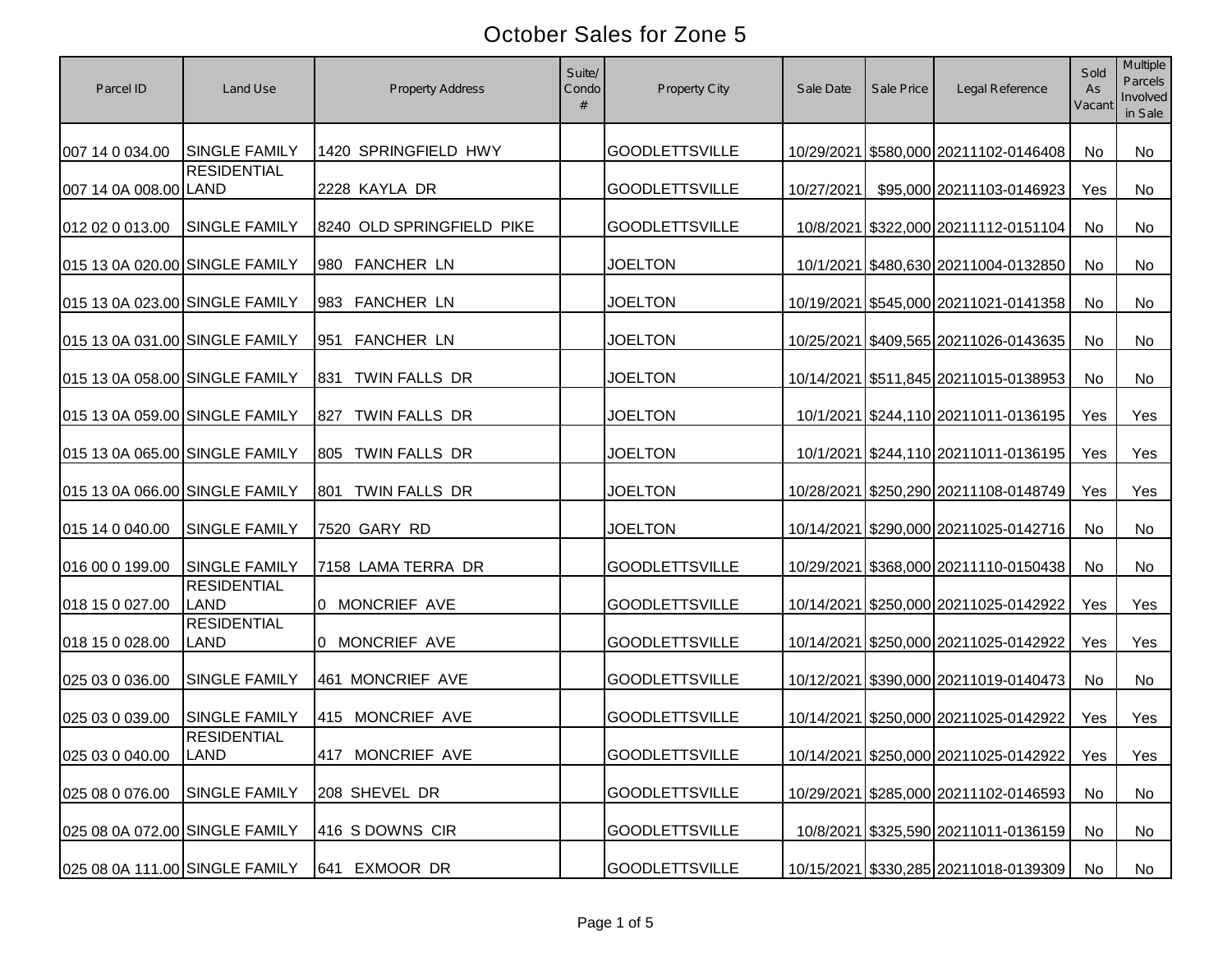| Parcel ID                      | Land Use | Property Address | Suite/<br>Condo | Property City         | Sale Date | Sale Price | Legal Reference                             | Sold<br>As<br>Vacant | Multiple<br><b>Parcels</b><br>Involved<br>in Sale |
|--------------------------------|----------|------------------|-----------------|-----------------------|-----------|------------|---------------------------------------------|----------------------|---------------------------------------------------|
| 025 08 0A 112.00 SINGLE FAMILY |          | 645 EXMOOR DR    |                 | <b>GOODLETTSVILLE</b> |           |            | 10/13/2021 \$314,675 20211014-0138187       | No                   | No                                                |
| 025 08 0A 113.00 SINGLE FAMILY |          | 649 EXMOOR DR    |                 | <b>GOODLETTSVILLE</b> |           |            | 10/12/2021 \$316,365 20211013-0137543       | No                   | No                                                |
| 025 08 0A 114.00 SINGLE FAMILY |          | 653 EXMOOR DR    |                 | <b>GOODLETTSVILLE</b> |           |            | 10/7/2021 \$311,354 20211011-0136429        | No                   | No                                                |
| 025 08 0A 115.00 SINGLE FAMILY |          | EXMOOR DR<br>657 |                 | <b>GOODLETTSVILLE</b> |           |            | 10/7/2021 \$275,795 20211008-0135501        | No                   | No                                                |
| 025 08 0A 116.00 SINGLE FAMILY |          | EXMOOR DR<br>661 |                 | <b>GOODLETTSVILLE</b> |           |            | 10/7/2021 \$301,630 20211008-0135506        | No                   | No                                                |
| 025 08 0A 117.00 SINGLE FAMILY |          | 665 EXMOOR DR    |                 | <b>GOODLETTSVILLE</b> |           |            | 10/4/2021 \$337,175 20211014-0138182        | Yes                  | Yes                                               |
| 025 08 0A 118.00 SINGLE FAMILY |          | 669 EXMOOR DR    |                 | <b>GOODLETTSVILLE</b> |           |            | 10/4/2021 \$337,175 20211014-0138182        | Yes                  | Yes                                               |
| 025 08 0A 119.00 SINGLE FAMILY |          | 673 EXMOOR DR    |                 | <b>GOODLETTSVILLE</b> |           |            | 10/4/2021 \$337,175 20211014-0138182        | Yes                  | Yes                                               |
| 025 08 0A 120.00 SINGLE FAMILY |          | EXMOOR DR<br>677 |                 | <b>GOODLETTSVILLE</b> |           |            | 10/4/2021 \$337,175 20211014-0138182        | Yes                  | Yes                                               |
| 025 08 0A 121.00 SINGLE FAMILY |          | EXMOOR DR<br>681 |                 | <b>GOODLETTSVILLE</b> |           |            | 10/4/2021 \$337,175 20211014-0138182        | Yes                  | Yes                                               |
| 025 08 0A 122.00 SINGLE FAMILY |          | EXMOOR DR<br>685 |                 | <b>GOODLETTSVILLE</b> |           |            | 10/4/2021 \$337,175 20211014-0138182        | Yes                  | Yes                                               |
| 025 08 0A 123.00 SINGLE FAMILY |          | EXMOOR DR<br>689 |                 | <b>GOODLETTSVILLE</b> |           |            | 10/20/2021 \$786,742 20211021-0141361       | Yes                  | Yes                                               |
| 025 08 0A 124.00 SINGLE FAMILY |          | 693 EXMOOR DR    |                 | <b>GOODLETTSVILLE</b> |           |            | 10/20/2021 \$786,742 20211021-0141361       | Yes                  | Yes                                               |
| 025 08 0A 125.00 SINGLE FAMILY |          | EXMOOR DR<br>697 |                 | <b>GOODLETTSVILLE</b> |           |            | 10/20/2021 \$786,742 20211021-0141361       | Yes                  | Yes                                               |
| 025 08 0A 126.00 SINGLE FAMILY |          | EXMOOR DR<br>701 |                 | <b>GOODLETTSVILLE</b> |           |            | 10/20/2021 \$786,742 20211021-0141361       | Yes                  | Yes                                               |
| 025 08 0A 127.00 SINGLE FAMILY |          | EXMOOR DR<br>700 |                 | <b>GOODLETTSVILLE</b> |           |            | 10/20/2021 \$786,742 20211021-0141361       | Yes                  | Yes                                               |
| 025 08 0A 128.00 SINGLE FAMILY |          | 696 EXMOOR DR    |                 | <b>GOODLETTSVILLE</b> |           |            | 10/20/2021 \$786,742 20211021-0141361   Yes |                      | Yes                                               |
| 025 08 0A 129.00 SINGLE FAMILY |          | 692 EXMOOR DR    |                 | <b>GOODLETTSVILLE</b> |           |            | 10/20/2021 \$786,742 20211021-0141361       | Yes                  | Yes                                               |
| 025 08 0A 130.00 SINGLE FAMILY |          | EXMOOR DR<br>688 |                 | <b>GOODLETTSVILLE</b> |           |            | 10/20/2021 \$786,742 20211021-0141361       | Yes                  | Yes                                               |
| 025 08 0A 131.00 SINGLE FAMILY |          | EXMOOR DR<br>684 |                 | <b>GOODLETTSVILLE</b> |           |            | 10/20/2021 \$786,742 20211021-0141361       | Yes                  | Yes                                               |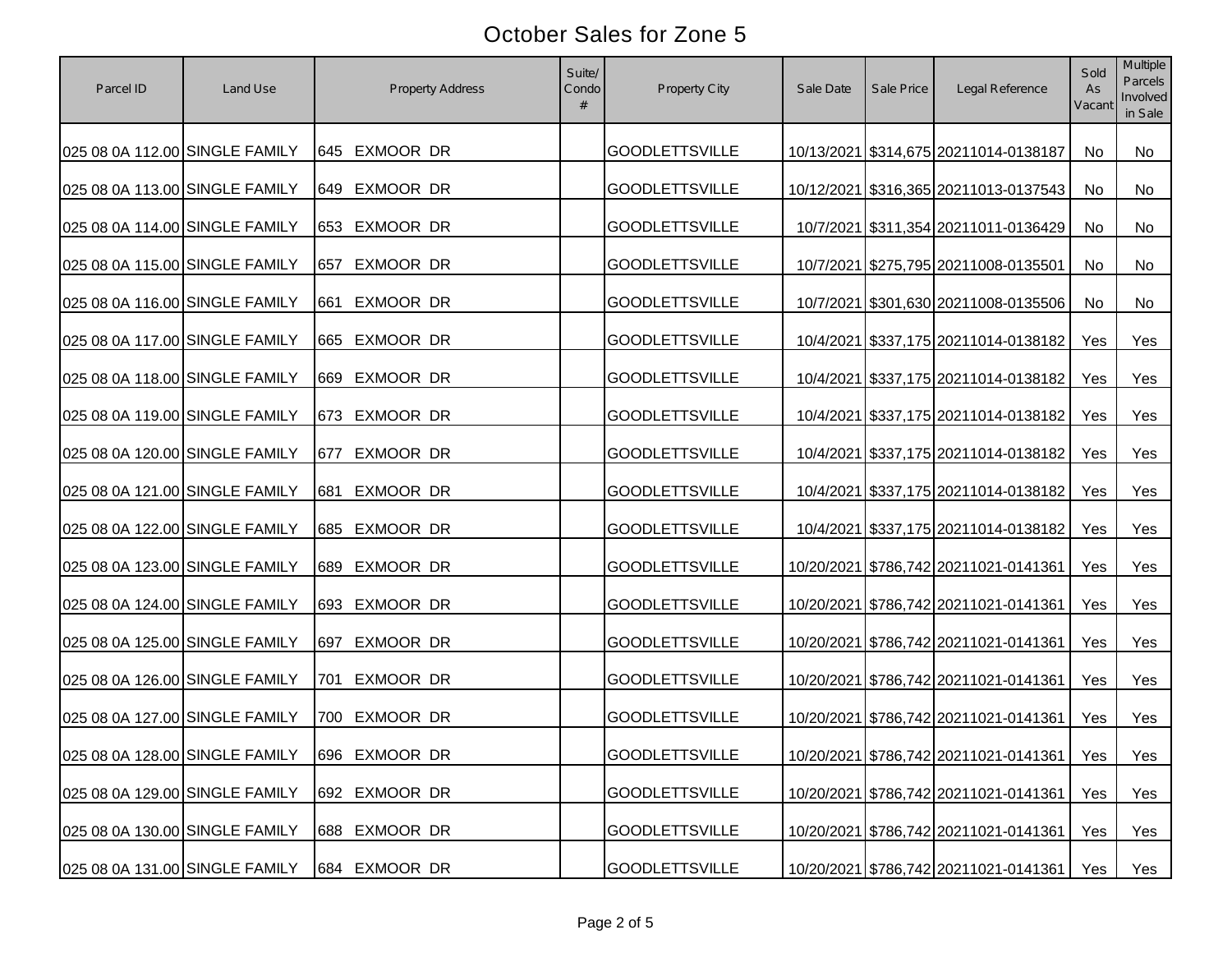| Parcel ID                      | Land Use                       | <b>Property Address</b>   | Suite/<br>Condo | Property City         | Sale Date | Sale Price | Legal Reference                         | Sold<br>As<br>Vacant | <b>Multiple</b><br><b>Parcels</b><br>Involved<br>in Sale |
|--------------------------------|--------------------------------|---------------------------|-----------------|-----------------------|-----------|------------|-----------------------------------------|----------------------|----------------------------------------------------------|
| 025 08 0A 132.00 SINGLE FAMILY |                                | 680 EXMOOR DR             |                 | <b>GOODLETTSVILLE</b> |           |            | 10/20/2021 \$786,742 20211021-0141361   | Yes                  | Yes                                                      |
| 025 08 0A 133.00 SINGLE FAMILY |                                | 676 EXMOOR DR             |                 | <b>GOODLETTSVILLE</b> |           |            | 10/20/2021 \$786,742 20211021-0141361   | Yes                  | Yes                                                      |
| 025 08 0A 134.00 SINGLE FAMILY |                                | 672 EXMOOR DR             |                 | <b>GOODLETTSVILLE</b> |           |            | 10/20/2021 \$786,742 20211021-0141361   | Yes                  | Yes                                                      |
| 025 08 0A 135.00 SINGLE FAMILY |                                | 668 EXMOOR DR             |                 | <b>GOODLETTSVILLE</b> |           |            | 10/20/2021 \$786,742 20211021-0141361   | Yes                  | Yes                                                      |
| 025 08 0A 136.00 SINGLE FAMILY |                                | 664 EXMOOR DR             |                 | <b>GOODLETTSVILLE</b> |           |            | 10/20/2021 \$786,742 20211021-0141361   | Yes                  | Yes                                                      |
| 025 12 0 068.00                | <b>SINGLE FAMILY</b>           | 108 DORA DR               |                 | <b>GOODLETTSVILLE</b> |           |            | 10/14/2021 \$363,200 20211022-0141920   | No                   | No                                                       |
| 025 15 0 011.00                | <b>SINGLE FAMILY</b>           | 810 OLD DICKERSON PIKE    |                 | <b>GOODLETTSVILLE</b> |           |            | 10/14/2021 \$459,000 20211020-0140793   | No                   | No                                                       |
| 025 16 0 072.00                | <b>DUPLEX</b>                  | 422 ALTA LOMA RD          |                 | <b>GOODLETTSVILLE</b> |           |            | 10/21/2021 \$447,900 20211116-0152347   | No                   | No                                                       |
| 032 09 0 004.00                | <b>SINGLE FAMILY</b>           | 113 CRYSTAL CT            |                 | <b>NASHVILLE</b>      |           |            | 10/15/2021 \$295,000 20211026-0143914   | No                   | No                                                       |
| 032 09 0 004.00                | <b>SINGLE FAMILY</b>           | 113 CRYSTAL CT            |                 | <b>NASHVILLE</b>      |           |            | 10/15/2021 \$242,200 20211022-0141997   | No                   | No                                                       |
| 032 13 0 020.00                | <b>SINGLE FAMILY</b>           | 4224 WINTERBROOK RD       |                 | <b>NASHVILLE</b>      |           |            | 10/13/2021 \$323,500 20211115-0151499   | No                   | No                                                       |
| 033 04 0D 101.00 CONDO         | <b>RESIDENTIAL</b>             | 102 DRY CREEK COMMONS DR  |                 | <b>GOODLETTSVILLE</b> |           |            | 10/18/2021 \$319,900 20211021-0141519   | No                   | No                                                       |
| 033 04 0D 112.00 CONDO         | <b>RESIDENTIAL</b>             | 124 DRY CREEK COMMONS DR  |                 | <b>GOODLETTSVILLE</b> |           |            | 10/27/2021 \$279,100 20211101-0146089   | No                   | No                                                       |
| 033 04 0D 115.00 CONDO         | <b>RESIDENTIAL</b>             | 130 DRY CREEK COMMONS DR  |                 | <b>GOODLETTSVILLE</b> |           |            | 10/27/2021 \$279,100 20211101-0146096   | No                   | No                                                       |
| 033 04 0D 134.00 CONDO         | <b>RESIDENTIAL</b>             | 113 DRY CREEK COMMONS DR  |                 | <b>GOODLETTSVILLE</b> |           |            | 10/29/2021 \$292,600 20211103-0147335   | No                   | No                                                       |
| 033 06 0A 048.00 SINGLE FAMILY |                                | 412 SOLITUDE CIR          |                 | <b>GOODLETTSVILLE</b> |           |            | 10/26/2021 \$433,300 20211028-0145172   | No                   | No                                                       |
|                                | 041 01 0A 026.00 SINGLE FAMILY | 5004 COBBLESTONE CREEK DR |                 | <b>WHITES CREEK</b>   |           |            | 10/4/2021 \$315,000 20211007-0134785 No |                      | No                                                       |
| 041 01 0A 151.00 SINGLE FAMILY |                                | RACHAEL ANN CT<br>101     |                 | <b>WHITES CREEK</b>   |           |            | 10/26/2021 \$340,000 20211029-0145726   | No                   | No                                                       |
| 041 03 0A 097.00 SINGLE FAMILY |                                | 1405 GOOD NIGHT CT        |                 | <b>NASHVILLE</b>      |           |            | 10/8/2021 \$336,000 20211012-0136884    | No                   | No                                                       |
| 041 06 0A 006.00 SINGLE FAMILY |                                | 1517 CONSTITUTION AVE     |                 | <b>NASHVILLE</b>      |           |            | 10/22/2021 \$459,900 20211101-0145889   | No                   | No                                                       |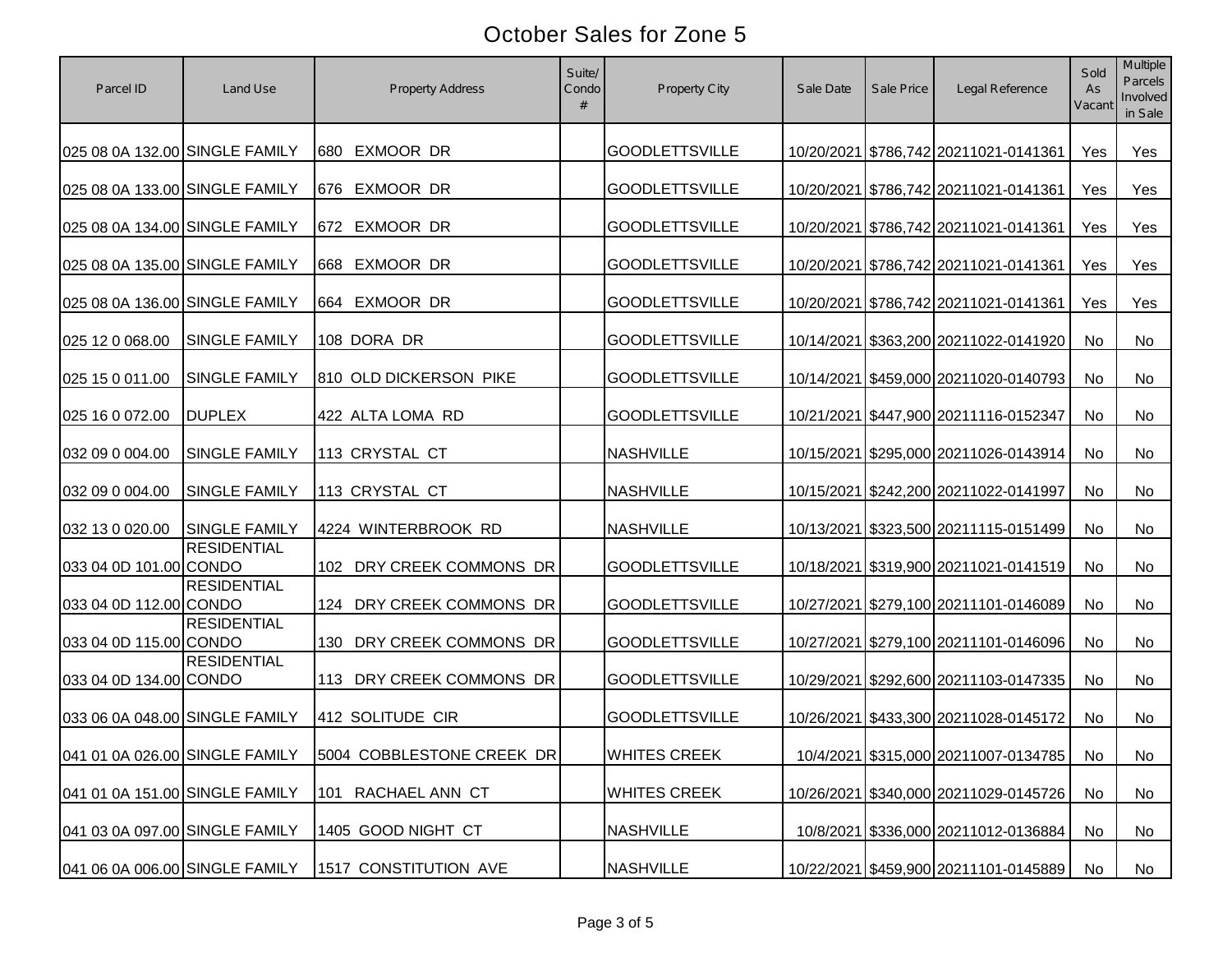| Parcel ID                      | Land Use             | <b>Property Address</b>       | Suite/<br>Condo | Property City    | Sale Date | Sale Price | Legal Reference                          | Sold<br>As<br>Vacant | Multiple<br><b>Parcels</b><br>Involved<br>in Sale |
|--------------------------------|----------------------|-------------------------------|-----------------|------------------|-----------|------------|------------------------------------------|----------------------|---------------------------------------------------|
| 041 06 0A 009.00 SINGLE FAMILY |                      | 1529 CONSTITUTION AVE         |                 | <b>NASHVILLE</b> |           |            | 10/19/2021 \$425,000 20211103-0147174    | No                   | No                                                |
| 041 07 0 020.00                | <b>SINGLE FAMILY</b> | 1242 BELL GRIMES LN           |                 | <b>NASHVILLE</b> |           |            | 10/29/2021 \$180,000 20211104-0147822    | No                   | No                                                |
| 041 15 0 090.00                | <b>DUPLEX</b>        | 200 TUCKAHOE SQ W             |                 | <b>NASHVILLE</b> |           |            | 10/25/2021 \$271,200 20211102-0146789    | No                   | No                                                |
| 042 09 0 022.00                | <b>SINGLE FAMILY</b> | 916 WESTCHESTER DR            |                 | <b>MADISON</b>   |           |            | 10/29/2021 \$231,750 20211108-0148884    | No                   | No                                                |
| 050 02 0A 061.00 SINGLE FAMILY |                      | 3774 WILLOW CREEK RD          |                 | <b>NASHVILLE</b> |           |            | 10/27/2021 \$412,000 20211103-0147092    | <b>No</b>            | No                                                |
| 050 02 0A 114.00 SINGLE FAMILY |                      | 2512 SOLOMON LN               |                 | <b>NASHVILLE</b> |           |            | 10/27/2021 \$331,355 20211108-0149037    | No                   | No                                                |
| 050 02 0A 137.00 SINGLE FAMILY |                      | BROOKWAY DR<br>3645           |                 | <b>NASHVILLE</b> |           |            | 10/14/2021 \$373,000 20211020-0140795    | No                   | No                                                |
| 050 02 0A 151.00 LAND          | <b>RESIDENTIAL</b>   | BELLE ARBOR DR<br>1944        |                 | <b>NASHVILLE</b> |           |            | 10/8/2021 \$404,545 20211011-0136200     | No                   | No                                                |
| 050 02 0A 152.00 LAND          | <b>RESIDENTIAL</b>   | BELLE ARBOR DR<br>1948        |                 | <b>NASHVILLE</b> |           |            | 10/6/2021 \$363,225 20211007-0134780     | No                   | No                                                |
| 050 02 0A 153.00 LAND          | <b>RESIDENTIAL</b>   | 1952 BELLE ARBOR DR           |                 | <b>NASHVILLE</b> | 10/7/2021 |            | \$68,000 20211008-0135492                | Yes                  | No                                                |
| 050 02 0A 155.00 LAND          | <b>RESIDENTIAL</b>   | <b>WESTCHESTER DR</b><br>1404 |                 | <b>NASHVILLE</b> |           |            | 10/21/2021 \$388,550 20211022-0141955    | No                   | No                                                |
| 050 02 0A 160.00 LAND          | <b>RESIDENTIAL</b>   | <b>WESTCHESTER DR</b><br>1356 |                 | <b>NASHVILLE</b> | 10/7/2021 |            | \$68,000 20211008-0135493                | Yes                  | No                                                |
| 050 02 0A 163.00 LAND          | <b>RESIDENTIAL</b>   | 2709 HUNTMERE LN              |                 | <b>NASHVILLE</b> | 10/7/2021 |            | \$68,000 20211008-0135494                | Yes                  | No                                                |
| 050 02 0A 173.00 LAND          | <b>RESIDENTIAL</b>   | 1344 WESTCHESTER DR           |                 | <b>NASHVILLE</b> | 10/7/2021 |            | \$68,000 20211008-0135495                | Yes                  | <b>No</b>                                         |
| 050 02 0A 309.00 CONDO         | <b>RESIDENTIAL</b>   | HAVENBROOK DR<br>1247         |                 | <b>NASHVILLE</b> |           |            | 10/29/2021 \$265,000 20211105-0148408    | No                   | No                                                |
| 050 02 0C 078.00 SINGLE FAMILY |                      | THORNTON GROVE BLVD<br>2657   |                 | <b>NASHVILLE</b> |           |            | 10/4/2021 \$313,120 20211013-0137535     | Yes                  | Yes                                               |
| 050 02 0C 079.00 SINGLE FAMILY |                      | 2661 THORNTON GROVE BLVD      |                 | NASHVILLE        |           |            | 10/4/2021 \$313,120 20211013-0137535 Yes |                      | Yes                                               |
| 050 02 0C 081.00 SINGLE FAMILY |                      | THORNTON GROVE BLVD<br>2669   |                 | <b>NASHVILLE</b> |           |            | 10/25/2021 \$313,120 20211027-0144260    | Yes                  | Yes                                               |
| 050 02 0C 083.00 SINGLE FAMILY |                      | WINTERBERRY DR<br>2911        |                 | <b>NASHVILLE</b> |           |            | 10/4/2021 \$313,120 20211013-0137535     | Yes                  | Yes                                               |
| 050 02 0C 084.00 SINGLE FAMILY |                      | 2915 WINTERBERRY DR           |                 | <b>NASHVILLE</b> |           |            | 10/4/2021 \$313,120 20211013-0137535     | Yes                  | Yes                                               |